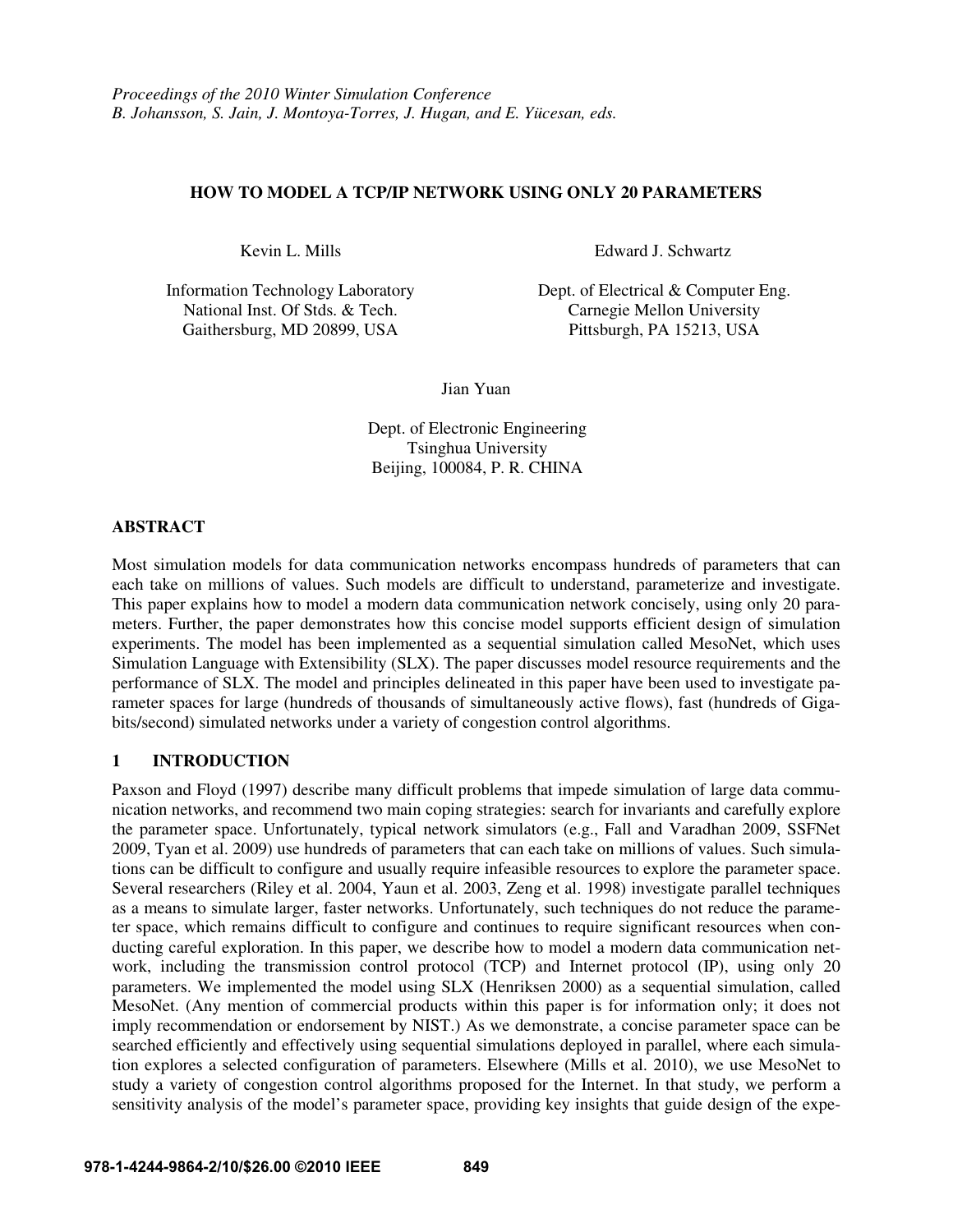riments. Here, we discuss only two sample experiments to illustrate the utility and resource requirements of MesoNet.

 The paper makes three contributions: (1) defines a concise TCP/IP network simulation model that can be configured using only 20 parameters; (2) shows how the model can be applied to design efficient experiments; and (3) discusses resource requirements for the model and selected performance properties of SLX, the underlying simulation platform. The ideas contained in this paper facilitate feasible exploration of the parameter space in large network simulations and should also stimulate other researchers to develop concise models for large distributed systems, such as computational grids and clouds.

 The paper is organized in six main sections. In Sec. 2 we explain why the parameter space of simulation models can be difficult to explore and then discuss some theoretical techniques for reducing the search space. We also show the substantial reduction we were able to achieve in formulating our model. In Sec. 3 we introduce and define the 20 parameters of our model. Sec. 4 outlines two sample experiments, illustrating the utility of our reduced model. Sec. 5 discusses resource requirements for our model and also related SLX performance characteristics. In Sec. 6 we discuss work by others who aim to enable simulation of large data networks. We conclude in Sec. 7.

#### **2 SEARCH-SPACE REDUCTION: THEORY & PRACTICE**

As illustrated in Fig. 1(a), a simulation model can be viewed as a function transforming a set of input parameters,  $x_1$  to  $x_n$ , into a set of responses,  $y_1$  to  $y_m$ . Each input parameter can take on a range of values, 1 to *k* in our example, defining a parameter space of size  $k^n$ , which can be very large. Fig. 1(c) shows the infeasible search space arising from a communication network model with  $n = 1000$  parameters that can each take on  $k = 2^{32}$  values.



Figure 1: (a) Functional representation of a simulation model; (b) Theoretical explanation of search-space reduction; (c) Search-space reduction applied to MesoNet simulation model

Fig. 1(b) illustrates two processes that can help reduce the search space: reduce the number of parameters in the model and reduce the number of parameter configurations through judicious experiment design. The process of model reduction involves two main steps. First, restrict model parameters to only that set of  $(n - r)$  factors relevant to the questions under investigation. Second, identify parameters that can be clustered together as facets of a single factor, leaving a reduced set of factors numbering  $(n - r1 - r2)$ . These two steps require expertise within the domain of investigation. In many cases, a reduced model parameter space remains infeasible to search, requiring two additional reduction steps to limit the number of experiments. The first step involves selecting only two levels to assign for each parameter – reducing *k* to 2. Choosing appropriate levels requires domain knowledge. If the reduced search space of  $2^{(n-r-1)}$  remains too expensive, then one can adopt an orthogonal fractional factorial (OFF) experiment design (Box, Hunt-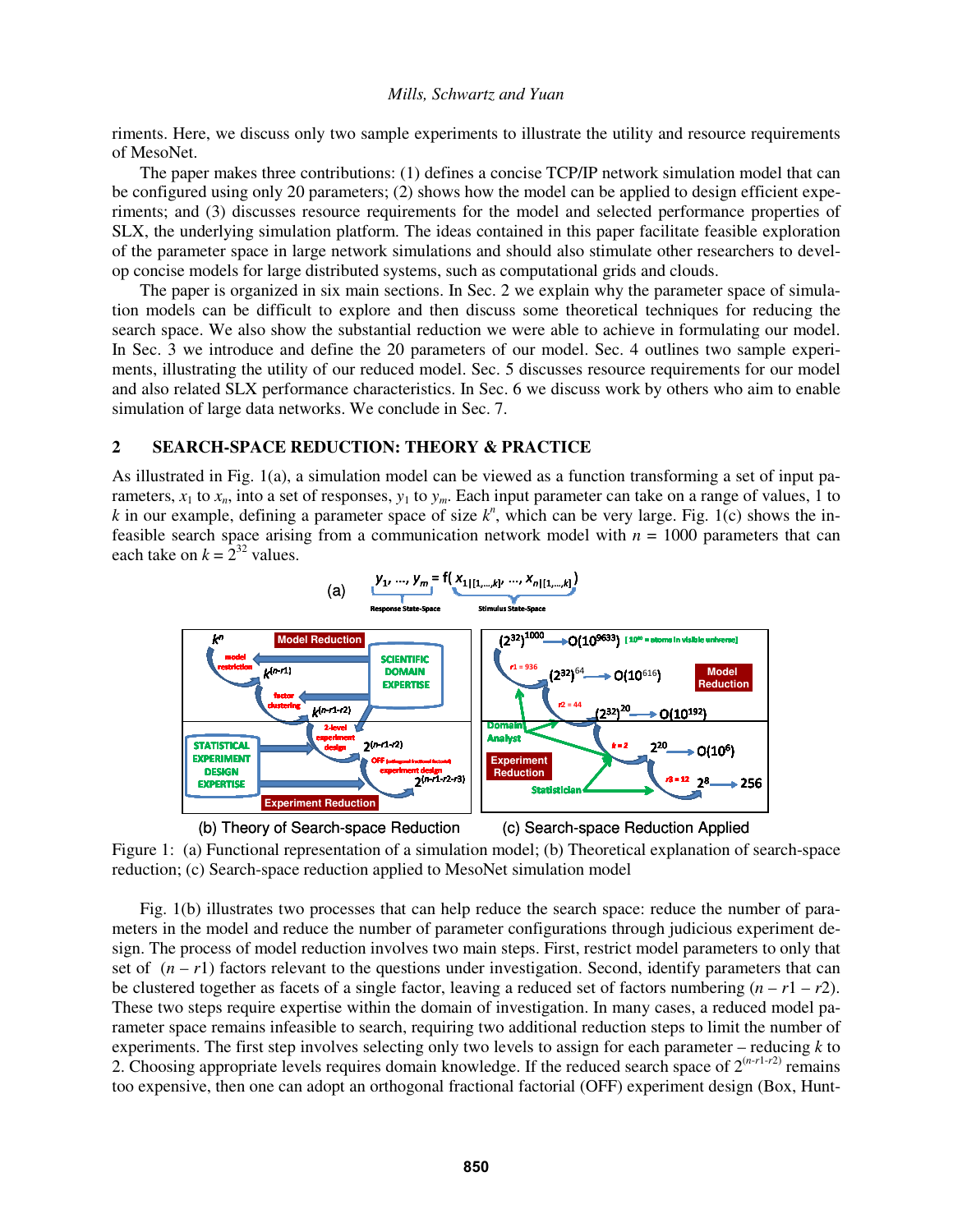er and Hunter 2005) to further reduce the space to  $2^{(n-r1-r2-r3)}$ , providing the most information possible for the available resources.

Fig. 1(c) illustrates the practical reduction we achieved in constructing a communication network model intended to compare proposed congestion control algorithms for the Internet. Assuming a detailed network model requires 1000 parameters, we identified 64 parameters germane to our investigation, achieving an initial reduction of  $r1 = 936$ . Subsequently, we grouped some of the 64 parameters together to create a reduction of  $r2 = 44$ , leaving the 20-parameter model that we describe below in Sec. 3. In Sec. 4 we give examples using a two-level, OFF experiment design to further reduce the search space.

# **3 THE MODEL**

Table 1 identifies the 20 parameters composing our model TCP/IP network. We organize the parameters into five categories: (1) network configuration, (2) sources and receivers, (3) user behavior, (4) protocols and (5) simulation and measurement control. We discuss each category in turn, defining every parameter in detail.

|                 | <b>Identifier</b> | Table 1. Model Parameters<br><b>Name</b>   |
|-----------------|-------------------|--------------------------------------------|
| Category        |                   |                                            |
|                 | X1                | Topology                                   |
| <b>Network</b>  | X2                | Propagation Delay                          |
| Configuration   | X3                | Network Speed                              |
|                 | X4                | <b>Buffer Provisioning</b>                 |
|                 | X5                | Number of Sources & Receivers              |
| Sources &       | X6                | Distribution of Sources                    |
| Receivers       | X7                | Distribution of Receivers                  |
|                 | X8                | Source & Receiver Interface Speeds         |
|                 | X9                | Think Time                                 |
|                 | X10               | Patience                                   |
| User            | X11               | Web Object Size for Browsing               |
| <b>Behavior</b> | X12               | Proportion & Size of Larger File Downloads |
|                 | X13               | Selected Spatiotemporal Congestion         |
|                 | X14               | Long-lived Flows                           |
|                 | X15               | <b>Congestion Control Algorithms</b>       |
| Protocols       | X16               | Initial Congestion Window Size             |
|                 | X17               | <b>Initial Slow Start Threshold</b>        |
| Simulation &    | X18               | Measurement Interval Size                  |
| Measurement     | X19               | <b>Simulation Duration</b>                 |
| Control         | X20               | <b>Startup Pattern</b>                     |

|  |  | Table 1: Model Parameters |
|--|--|---------------------------|
|--|--|---------------------------|

# **3.1 Network Configuration**

A network configuration requires a topology (parameter X1) of routers and links, as shown for example in Fig. 2, adapted from the topology of a modern Internet service provider. MesoNet supports topologies with up to three hierarchical router tiers: backbone routers (A-P in Fig. 2), point of presence (PoP) routers (A1-P2) and access routers (A1a-P2g). To model heterogeneity in network access, MesoNet allows three different types of access routers: **D**-class (e.g., eight red nodes in Fig. 2, which connect directly to backbone routers), **F**-class (e.g., 40 green nodes) and **N**-class (e.g., 122 small gray nodes). Classifying access routers enables different speeds to be assigned to each class. As discussed later, sources and receivers compose a fourth tier distributed below access routers. Packets flowing between a source-receiver pair follow a single ingress/egress path between an access router and a top-tier backbone router. Propagation delays on backbone links are an intrinsic property of the topology, which also specifies the paths taken by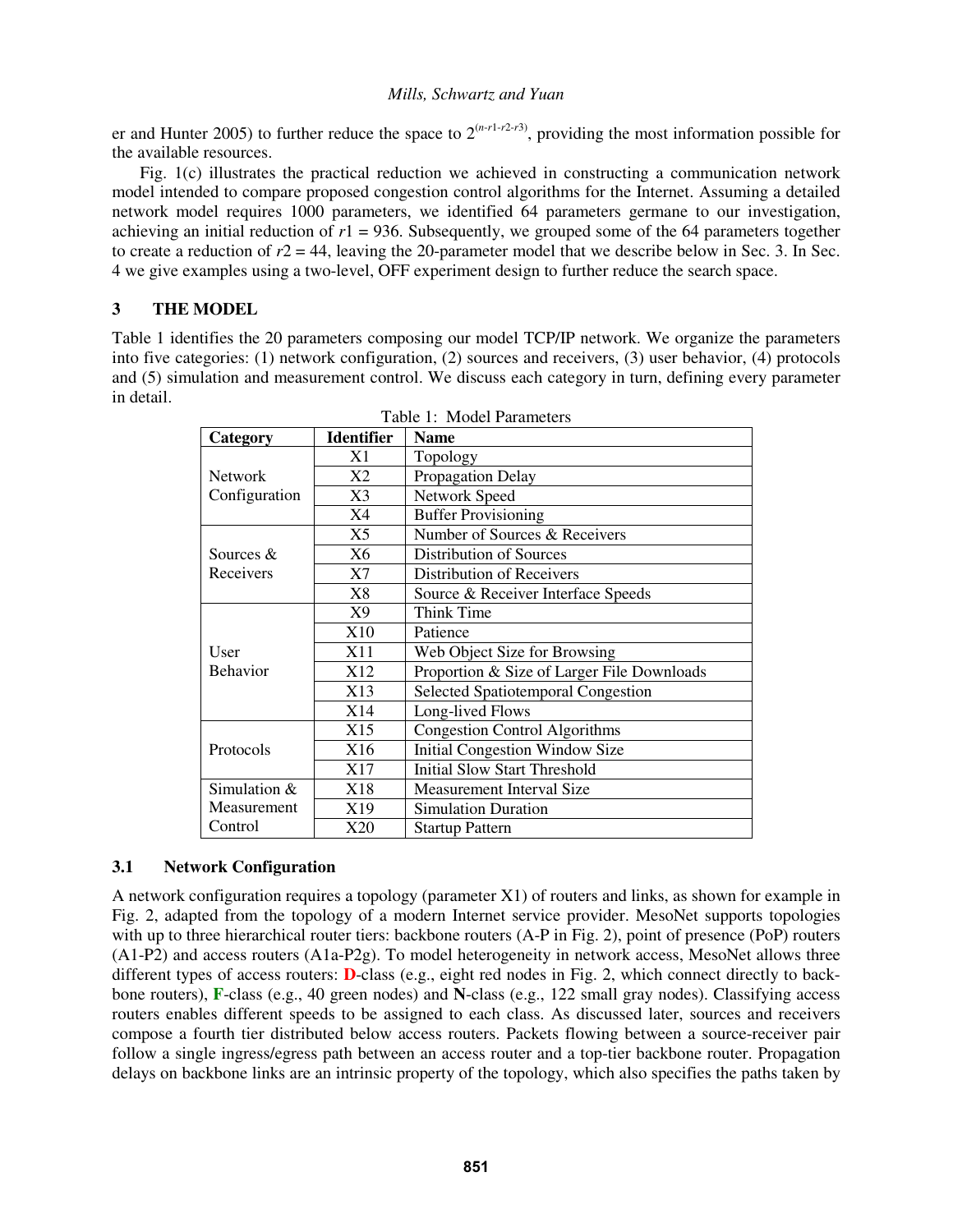packets flowing among backbone routers. Parameter X2 can scale down (e.g.,  $X2 = 0.5$ ) or up (e.g.,  $X2 =$ 2) propagation delays on all backbone links.



Figure 2: Three Tier Topology with 16 Backbone Routers (A-P), 32 Point of Presence Routers (A1-P2) and 170 Access Routers (A1a-P2g) – 8 red and 40 green Access Routers may operate at different speeds

Unlike real networks, where links have transmission speeds and associated buffers, MesoNet assigns transmission speeds to routers. Each router multiplexes packet forwarding from a single buffer shared among all attached links. Because MesoNet packets have no size, router speeds are assigned in units of packets/millisecond. Six parameters, shown in Table 2 col. 1, are needed to define the speed of all router classes (col. 3), using relationships shown in col. 4. Note that every defined relationship includes parameter *s*1. By assigning values to the remaining parameters, e.g., as in col. 2, one can establish reasonable engineering relationships among the speeds of the various router classes. Then, by equating *s*1 with model parameter X3, the speeds of all routers in a topology can be scaled appropriately by changing the value of X3, as shown in cols. 5 and 6, which indicate the speed of each router class in packets/millisecond.

| <b>Parameter</b> | Value |                                     | <b>Speed Relationships</b> | Speed Scaling with X3 |             |  |
|------------------|-------|-------------------------------------|----------------------------|-----------------------|-------------|--|
| s1               | X3    | <b>Router Class</b><br><b>Speed</b> |                            | $X3 = 800$            | $X3 = 1600$ |  |
| s2               |       | Backbone                            | s1 x BBspeedup             | 1600                  | 3200        |  |
| s <sub>3</sub>   | 10    | PoP                                 | s1/s2                      | 400                   | 800         |  |
| <b>BBspeedup</b> |       | N-Class                             | s1/s2/s3                   | 40                    | 80          |  |
| <b>Bfast</b>     |       | <b>F-Class</b>                      | $s1/s2/s3 \times B$ fast   | 80                    | 160         |  |
| <b>Bdirect</b>   | 10    | <b>D</b> -Class                     | $s1/s2/s3 \times Bdirect$  | 400                   | 800         |  |

Table 2: Speed Relationships among Router Classes used to Scale Router Speeds with Parameter X3

To provision router buffers, MesoNet allows buffer size (in packets) to be selected using any of four algorithms: (1) *RTT* x *C*, recommended practice (Bush and Meyer 2003), where *RTT* is the average roundtrip time among all backbone routes and  $C$  is the capacity, derived from  $X3$ , for the router class; (2)  $(RTT \times C/\sqrt{n})$ , recommended by some researchers (Appenzeller et al. 2004), where *n* is the expected number of flows transiting a router; (3) the average of (1) and (2); or (4) a designated value. In addition, a variable, *Qfactor*, can scale the buffer sizes computed by the chosen algorithm. Thus, parameter X4 may be a value pair (buffer sizing algorithm, *Qfactor*) or one may fix the buffer sizing algorithm and equate X4 to *Qfactor* or fix *Qfactor* and equate X4 to a buffer sizing algorithm.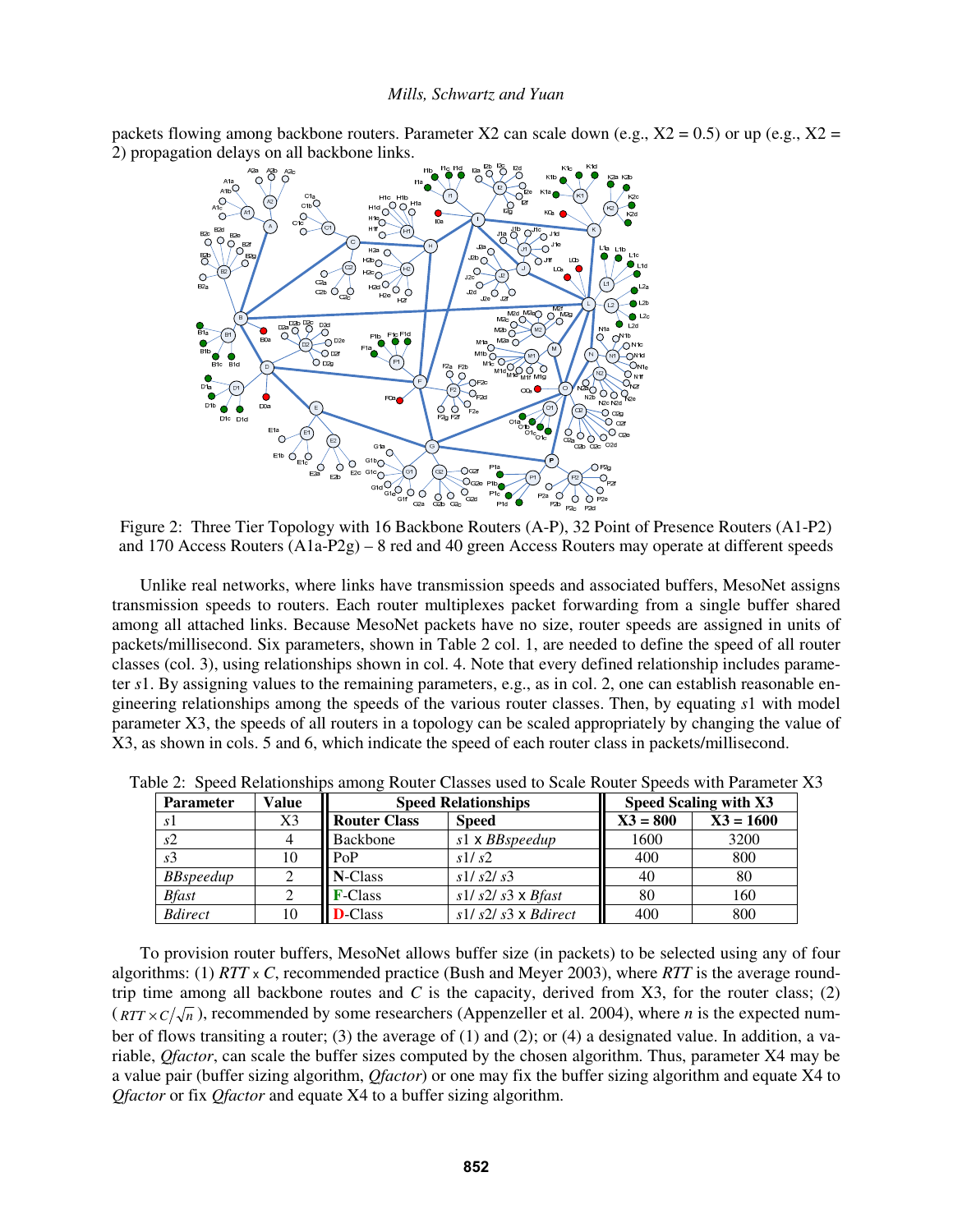#### **3.2 Sources and Receivers**

Given a three-tier topology of routers and links, a fourth tier of sources and receivers must be created and then distributed under (and attached to) access routers. Sources equate to computers that have information that receivers wish to download. The model fixes the number of receivers to be four times the number of sources. The number of sources in a topology should be suited to the network speed, otherwise the network will experience an inappropriate traffic load. To accommodate this engineering relationship, the model includes a variable, *baseSources*, which should be set to a value appropriate for the network speed. Model parameter X5 serves as a multiplier to scale the number of sources and receivers. For example, given that  $baseSource = 100$  and  $X5 = 3$ , then about 300 sources and 1200 receivers would be attached to each access router – so the topology in Fig. 2, which has 170 access routers, would contain about 51,000 sources and 204,000 receivers. These numbers are only approximate because, as discussed next, changing the distribution of sources and receivers causes adjustments.

Recall that access routers come in three classes, as show in Table 3 col. 1. The precise number of sources under access routers of each type can be adjusted by assigning the probability, *probNs*, a source is under an **N**-class router and the probability, *probNsf*, a source is under an **F**-class router. The probability a source is under a **D**-class router is then 1 – (*probNS* + *probNsf*). For example, if each router class has a target of 300 sources, then the total number of sources under three routers, one of each class will be  $(3 \times$  $300 = 900$ . Assigning *probNs* = 0.1 and *probNsf* = 0.6 would reapportion the 900 routers as shown in Table 3 col. 3. Given the quantity of routers in each class (Table 3 col. 2), the total number of sources under each router class would be as shown in Table 3 col. 4, and so the aggregate number of sources in the topology would be 34,740 instead of 51,000. Table 3 col. 5 gives the proportion of sources in the topology located under each router class. Similar computations can be made by assigning *probNr* and *probNrf* to reapportion receivers, as shown in cols. 6 and 7, where the total number of receivers in the topology is reduced to 122,880. Table 3 col. 8 gives the proportion of receivers in the topology located under each router class. As discussed below, each source will periodically transfer a flow of packets, after randomly selecting a receiver from under a parent backbone router that differs from the source's parent backbone router. Since access routers of different classes have differing speeds, the locations of a source-receiver pair influence the characteristics of the path for each flow of packets. Table 3 col. 9 lists six possible flow classes, as determined by the location of the source and receiver for a flow. For the parameters given in the caption of Table 3, col. 10 shows the proportion of flows in each class. One can view **NN**-flows as a form of peer-to-peer (P2P) traffic, while the remaining flow classes can be viewed as Web-centric traffic. Table 3 represents a network with about 30% P2P flows and 70% Web-centric flows. Model parameter X6 specifies the distribution of sources with a pair of probabilities (*probNs*, *probNsf*) and parameter X7 specifies the distribution of receivers with another pair of probabilities (*probNr*, *probNrf*).

|              | (given Fig. 2 and baseSources = 100, $X5 = 3$ , probNs = 0.1, probNs = 0.6, probNr = 0.8, probNr = 0.1 |             |        |           |              |         |            |              |      |
|--------------|--------------------------------------------------------------------------------------------------------|-------------|--------|-----------|--------------|---------|------------|--------------|------|
| <b>Class</b> | routers                                                                                                | srcs/router | #sres  | $\%$ srcs | rcvrs/router | #rcvrs  | $\%$ rcvrs | <b>Flows</b> | $\%$ |
| N            | 122                                                                                                    | 90          | 10.980 | 31.6      | 960          | 117.120 | 95.3       | <b>NN</b>    | 30.1 |
|              |                                                                                                        |             |        |           |              |         |            | FN           | 60.5 |
|              | 40                                                                                                     | 540         | 21,600 | 62.2      | 120          | 4.800   | 3.9        | FF           | 2.4  |
|              |                                                                                                        |             |        |           |              |         |            | DN           | 6.1  |
|              |                                                                                                        | 270         | 2.160  | 6.2       | 120          | 960     | 0.8        | DF           | 0.74 |
|              |                                                                                                        |             |        |           |              |         |            | <b>DD</b>    | 0.05 |

Table 3: Sample Computation of Number and Distribution of Sources and Receivers<br> $\frac{1}{2}$  and  $\frac{1}{2}$  sure Sources and  $\frac{100 \text{ N}}{2}$  and  $\frac{1}{2}$  and  $\frac{1}{2}$  and  $\frac{1}{2}$  and  $\frac{1}{2}$  and  $\frac{1}{2}$  and  $\frac{1}{2}$ 

The final property of sources and receivers concerns the maximum speed at which they can transfer packets to the network. The model includes two settings: *Hbase* and *Hfast*, which specify a number of packets/millisecond. For example setting *Hbase* = 8 corresponds to 8,000 packets/second, which equates to 96 Mbps, assuming 1500-byte packets. Similarly, setting *Hfast* = 80 corresponds to 80,000 pack-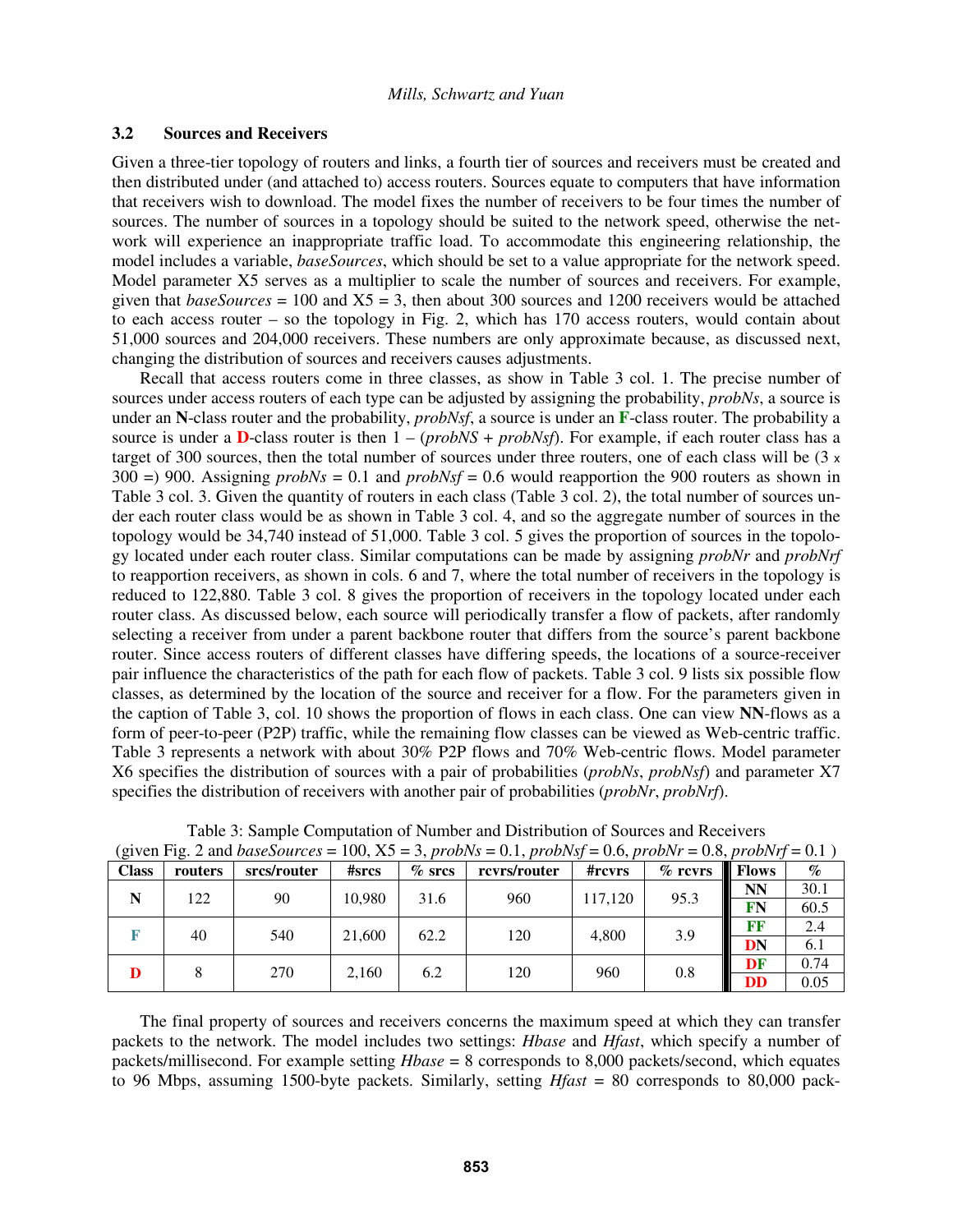ets/second, which equates to 960 Mbps. Parameter X8 specifies the probability that a source or receiver connects at a speed of *Hfast*.

### **3.3 User Behavior**

User behavior is modeled through periodic activity by sources. As shown in Fig. 3, sources cycle between thinking and sending. (For simplicity, Fig. 3 omits a flow connection phase that occurs prior to sending, and also the potential for connection failure after which a source reenters the thinking state.) As explained later, a source may begin in either state. Prior to entering the **Thinking** state, a source selects a random residence time from an exponential distribution with a mean given by parameter X9. Upon expiration of residence, the source enters the **Sending** state, where a flow of packets is transmitted to a randomly selected receiver. Once all packets in a flow are acknowledged, the source follows the **Finished** transition, reentering the **Thinking** state. Flows may be associated with human users that have finite patience or with programs that have infinite patience. Human users expect short flows to be completed within a reasonable time and long flows to progress at a reasonable rate. Violation of these expectations cause a source to enter the thinking state, following the appropriate failure transition: **Too Slow** or **Too Long**. Parameter X10 specifies the probability that a source has finite patience.



Figure 3: User Behavior Represented through Periodic Activity by Sources

Prior to entering the **Sending** state, a source selects a Web object size (in packets) from a Pareto distribution with shape parameter  $\odot$  and mean  $\P$ , which define parameter X11. Alternatively, one can fix  $\odot$ and use X11 as the mean size. We adopt a Pareto distribution to mimic long-tailed file sizes observed in Internet traffic (Crovella, Taqqu and Bestavros 1998). The model also allows sources to transmit larger files in three categories: documents, software updates and movies, with corresponding multipliers (*Fx*, *Sx* and *Mx*) that scale the selected Web object to a larger size. The model includes variables to specify a corresponding probability of transmission (*Fp*, *Sp* and *Mp*) for each category. Parameter X12 can be a set of multiplier and probability pairs  $\{(Fx, Fp), (Sx, Sp), (Mx, Mp)\}\$  or the multipliers may be fixed, allowing  $X12$  to specify a set of probabilities for transferring larger files. The probability of a Web object is  $1 (Fp + Sp + Mp)$ . The model also allows simulation of spatiotemporal congestion by specifying a time period during which jumbo files will be transferred on every **DD** flow. Parameter X13 specifies this with a set of three variables: proportion (*Jon*) of simulated time before jumbo files commence, proportion (*Joff*) after which jumbo transfers cease and a multiplier (*Jx*) applied to convert Web object sizes into jumbo files.

The model also accommodates simulation of long-lived flows that, once activated, send as many packets as possible in the course of a simulation. Each long-lived flow is specified by four parameters: proportion (*Lon*) of simulated time before the flow starts, access routers under which the source (*sLoca-*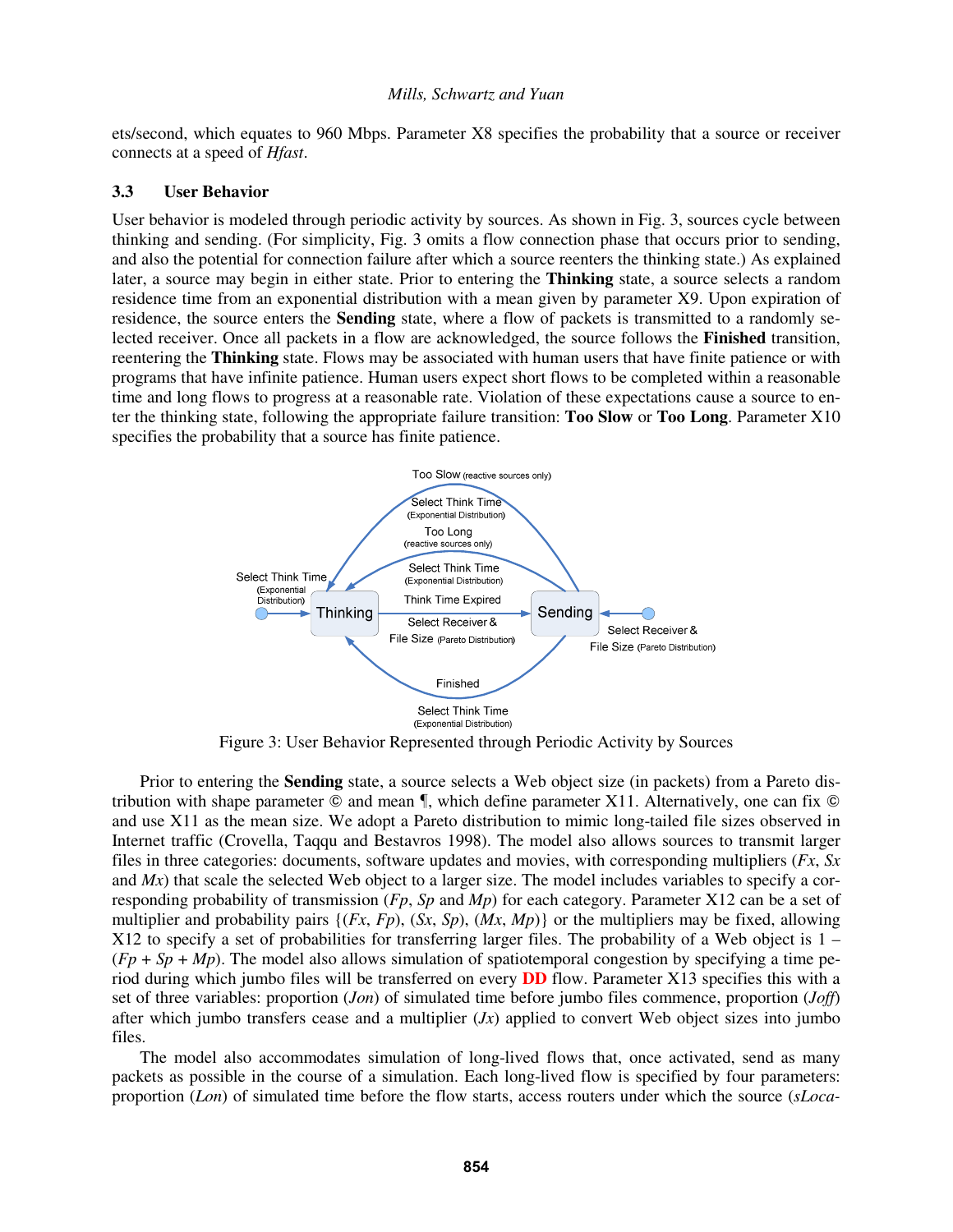*tion*) and receiver (*rLocation*) are located and identifier (*sType*) for the congestion control algorithm used by the source. If no *sType* is selected from Table 4 col. 2, then the congestion control algorithm will be assigned using the probabilities given in col. 3. Each parameter set,  $LLF_x = \{Lon, sLocation, rLocation,$ *sType*}, describes a single long-lived flow *x*. Parameter X14 consists of a set of sets {*LFF1*, …, *LFFn*} describing all long-lived flows in an experiment. MesoNet measures long-lived flows in detail, which permits observation of behaviors in individual flows. In addition, long-lived flows can be positioned deterministically within a topology to investigate effects of spatiotemporal congestion on individual flows. Finally, because empirical results are available (Li, Leith and Shorten 2007) for long-lived flows sharing a bottleneck link, behavior of MesoNet congestion control algorithms can be verified against empirical measurements.

| Congestion Control Algorithm        | Identifier | Probability of Source Implementation |
|-------------------------------------|------------|--------------------------------------|
| Transmission Control Protocol (TCP) |            | prTCP                                |
| High Speed TCP (HSTCP)              |            | <i>prHSTCP</i>                       |
| Compound TCP (CTCP)                 |            | prTCP                                |
| Scalable TCP (STCP)                 |            | <i>prSTCP</i>                        |
| FAST AQM Scalable TCP (FAST)        |            | <i>prFAST</i>                        |
| Hamilton TCP (HTCP)                 |            | <i>prHTCP</i>                        |
| Binary Increase Congestion (BIC)    |            | prBIC                                |

Table 4: MesoNet Congestion Control Algorithms, Identifiers and Probabilities of Source Implementation

### **3.4 Protocols**

MesoNet was created to compare congestion control algorithms, which regulate the rate at which sources send packets on individual network flows. A congestion control algorithm allows a source to estimate the transmission rate available to a flow, to attempt to increase the rate, and to reduce the rate in response to packet losses, which are assumed to result from network congestion on a path. Each source requires a congestion control algorithm, such as TCP, which is implemented in most computers connected to the Internet. In outline, standard TCP probes (during a process known as initial slow start) for available transmission capacity on a flow by first sending a few packets and then increasing the rate exponentially as acknowledgments arrive. When a packet is lost, TCP switches to a process known as congestion avoidance, reducing transmission rate by 50% and then increasing the rate linearly on subsequent acknowledgments. When repeated, the resulting behavior exhibits a saw-tooth pattern of increasing and decreasing transmission rate on a flow. As we explain elsewhere (Mills et al. 2010), various researchers have critiqued the efficacy of this behavior in future networks with increased capacities, leading to several proposals for alternate congestion control algorithms intended to coexist with (or replace) standard TCP. MesoNet includes models for seven congestion control algorithms, as shown in Table 4 (consult Mills et al. 2010 for the details of each algorithm). The variables listed in col. 3 can be set to specify the probability that a source implements the related congestion control algorithm. Model parameter X15 comprises this list of probabilities (which must sum to 1). We validated our model for each congestion control algorithm against empirical results (Li, Leith and Shorten 2007 and Leith et al. 2008) from measured behavior of long-lived flows in a small topology of Linux nodes. The empirical results plotted congestion window (*cwnd*) vs. time for competing flows transiting a bottleneck link under various combinations of transmission capacity, buffer size and propagation delay. We simulated the same parameter combinations and generated plots matching the empirical plots.

The six alternate congestion control algorithms listed in Table 4 only alter the TCP congestion avoidance process, for initial rate probing they use the standard TCP initial slow start process. Upon connecting to a receiver, a source first sends a specified number of packets, known as the initial congestion window. As acknowledgments arrive from the receiver, the source increases the *cwnd* exponentially. Upon the first lost packet, the source switches to congestion avoidance and adopts the procedures associated with the congestion control algorithm implemented by the source. Absent any losses, a source switches to conges-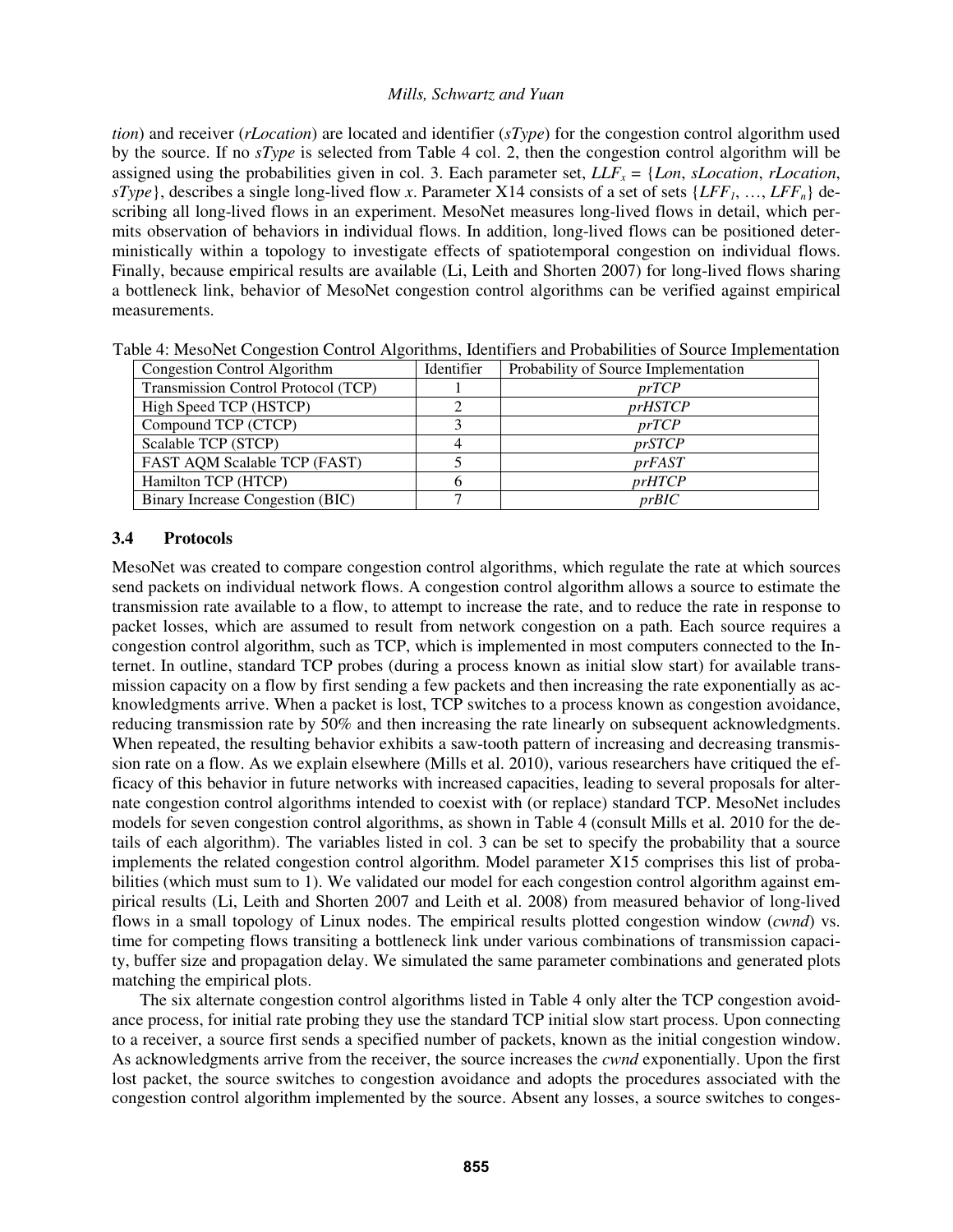tion avoidance once the congestion window reaches an initial slow start threshold (*sst*). Model parameter X16 specifies the initial *cwnd* and X17 defines the initial *sst*.

### **3.5 Simulation Measurement and Control**

MesoNet measures numerous aspects of each simulation run. Most measurements are time series, which sample system state at periodic intervals of size *M* (parameter X18). Model parameter X19 is the number (*MI*) of intervals to be recorded, so simulation duration is *M* x *MI*.

Model parameter X20 comprises a set of three variables: (1) probability a source starts in the **Sending** state (*prON*), (2) probability (*prONsecond*) a source exits from an initial **Thinking** state after a random time with mean 33 % of X9 and (2) probability (*prONthird*) a source exits from initial **Thinking** after a random time with mean 66 % of X9. Sources exit initial **Thinking** after a random time with mean X9 with probability  $1 - (p \cdot \text{ON} + p \cdot \text{ON} \cdot \text{Second} + p \cdot \text{ON} \cdot \text{third})$ . Accelerating source startup helps a system to reach equilibrium more quickly than would otherwise occur.

# **4 TWO SAMPLE EXPERIMENTS**

To demonstrate the utility of our model, we describe two related experiments. We simulated a fixed topology based on the Abilene network, explained elsewhere (Mills et al. 2010), operating for 60 minutes with sources transferring a mix of Web objects, documents, software downloads and movies. Sources use either standard TCP or one of seven (we added a second variant of FAST) alternate congestion control algorithms. In one experiment, we simulated a modest sized network with up to 26,085 sources running at moderate speed (up to 1600 packets/ms). In the second experiment, we increased network size and speed by a factor of 10.

Based on earlier sensitivity analyses (Mills et al. 2010), we identified nine of the 20 model parameters to vary and selected two values for each, which created  $(2^9 = 512)$  parameter configurations. Comparing seven congestion control algorithms under all configurations would require 3584 simulations, giving a total of 7168 for both experiments. Our facilities and available time allowed us to execute  $\leq$  256 runs per experiment. For this reason, we constructed a  $2^{9.4}$  OFF design, vielding 32 configurations against which to run each of the congestion control algorithms. This required  $(32 \times 7) = 224$  simulations per experiment. Fig. 6 shows the 32 configurations used for experiment #1, where *baseSources* = 100. We adopted the router speed relationships and values shown in Table 2. We fixed the buffer-sizing algorithm to *RTT* x *C*, equating parameter X4 with *Qfactor*, which we varied. Since X11 leads to variation in file sizes, we fixed multipliers for larger files ( $Fx = 10$ ,  $Sx = 1000$  and  $Mx = 10000$ ) and equated factor X12 with the probabilities of transferring files of each size. We set *Hbase* = 8 and *Hfast* = 80. We used parameter X15 to specify the probability a source implements the designated alternate congestion control algorithm in place of TCP. For the second experiment, we increased *baseSources* to 1000 and multiplied settings for network speed (X3) by 10 to yield 32 additional conditions, requiring another 224 simulations. Table 5 reports the values we fixed across all simulations for the remaining 11 model parameters.

# **5 MODEL IMPLEMENTATION & RESOURCE REQUIREMENTS**

For each sample experiment, Table 6 reports the aggregate number of flows completed and data packets sent, as well as the per run average, minimum and maximum. Table 7 recounts the processing (CPU) hours required for both experiments, as well as the average memory usage. Table 6 shows that an order of magnitude increase in network size and speed leads to a tenfold increase in flows completed and packets sent. Table 7 shows a twelvefold increase in memory requirements, while processing time increased about 16 times. These resource increases must be understood in the context of SLX, which comes in two versions, requiring either 32-bit or 64-bit address space. Simulating the larger, faster network required SLX-64, while the smaller, slower network could be simulated with SLX-32. In SLX-64, address references require more memory. This accounts for the extra increase in memory usage. In addition, 64-bit opera-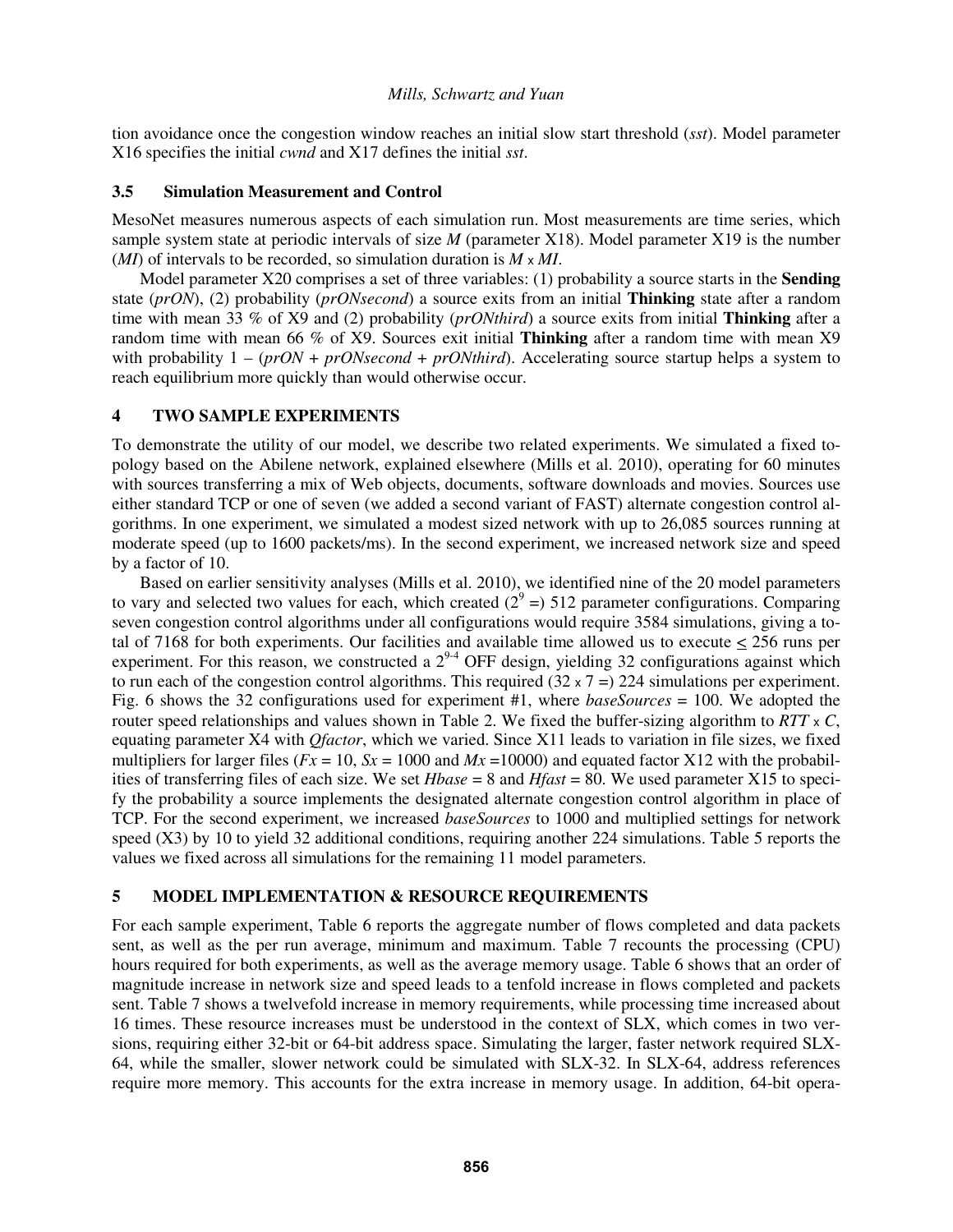tions run more slowly than 32-bit operations and the large, fast model has larger event lists, which require SLX additional time to manage.

| Factor->       | <b>X2</b>      | X3   | X4           | X <sub>5</sub>          | X7  | X9   | X11 | X12               | X15 |
|----------------|----------------|------|--------------|-------------------------|-----|------|-----|-------------------|-----|
| Condition      | ┅              | ۰.   | ۰.           |                         | ۰.  | ۰.   | ۰.  | --                | −−  |
| 1              | 1              | 800  | 0.5          | 3                       | 0.7 | 5000 | 100 | 0.04/0.004/0.0004 | 0.7 |
| $\overline{2}$ | 1              | 1600 | 0.5          | 2                       | 0.3 | 5000 | 100 | 0.04/0.004/0.0004 | 0.3 |
| 3              | 2              | 800  | 0.5          | 2                       | 0.7 | 5000 | 100 | 0.02/0.002/0.0002 | 0.3 |
| 4              | $\overline{a}$ | 1600 | 0.5          | 3                       | 0.3 | 5000 | 100 | 0.02/0.002/0.0002 | 0.7 |
| 5              | 1              | 800  | 1            | $\overline{2}$          | 0.3 | 5000 | 100 | 0.02/0.002/0.0002 | 0.7 |
| 6              | 1              | 1600 | 1            | 3                       | 0.7 | 5000 | 100 | 0.02/0.002/0.0002 | 0.3 |
| 7              | 2              | 800  | 1            | 3                       | 0.3 | 5000 | 100 | 0.04/0.004/0.0004 | 0.3 |
| 8              | $\overline{a}$ | 1600 | 1            | $\overline{2}$          | 0.7 | 5000 | 100 | 0.04/0.004/0.0004 | 0.7 |
| 9              | 1              | 800  | 0.5          | 3                       | 0.3 | 7500 | 100 | 0.02/0.002/0.0002 | 0.3 |
| 10             | 1              | 1600 | 0.5          | $\overline{2}$          | 0.7 | 7500 | 100 | 0.02/0.002/0.0002 | 0.7 |
| 11             | 2              | 800  | 0.5          | 2                       | 0.3 | 7500 | 100 | 0.04/0.004/0.0004 | 0.7 |
| 12             | 2              | 1600 | 0.5          | 3                       | 0.7 | 7500 | 100 | 0.04/0.004/0.0004 | 0.3 |
| 13             | 1              | 800  | 1            | $\overline{2}$          | 0.7 | 7500 | 100 | 0.04/0.004/0.0004 | 0.3 |
| 14             | 1              | 1600 | 1            | 3                       | 0.3 | 7500 | 100 | 0.04/0.004/0.0004 | 0.7 |
| 15             | 2              | 800  | 1            | 3                       | 0.7 | 7500 | 100 | 0.02/0.002/0.0002 | 0.7 |
| 16             | $\overline{a}$ | 1600 | 1            | 2                       | 0.3 | 7500 | 100 | 0.02/0.002/0.0002 | 0.3 |
| 17             | 1              | 800  | 0.5          | $\overline{\mathbf{c}}$ | 0.3 | 5000 | 150 | 0.02/0.002/0.0002 | 0.3 |
| 18             | 1              | 1600 | 0.5          | 3                       | 0.7 | 5000 | 150 | 0.02/0.002/0.0002 | 0.7 |
| 19             | 2              | 800  | 0.5          | 3                       | 0.3 | 5000 | 150 | 0.04/0.004/0.0004 | 0.7 |
| 20             | $\overline{a}$ | 1600 | 0.5          | $\overline{2}$          | 0.7 | 5000 | 150 | 0.04/0.004/0.0004 | 0.3 |
| 21             | 1              | 800  | $\mathbf{1}$ | 3                       | 0.7 | 5000 | 150 | 0.04/0.004/0.0004 | 0.3 |
| 22             | 1              | 1600 | 1            | $\overline{2}$          | 0.3 | 5000 | 150 | 0.04/0.004/0.0004 | 0.7 |
| 23             | 2              | 800  | 1            | $\overline{a}$          | 0.7 | 5000 | 150 | 0.02/0.002/0.0002 | 0.7 |
| 24             | 2              | 1600 | 1            | 3                       | 0.3 | 5000 | 150 | 0.02/0.002/0.0002 | 0.3 |
| 25             | 1              | 800  | 0.5          | 2                       | 0.7 | 7500 | 150 | 0.04/0.004/0.0004 | 0.7 |
| 26             | 1              | 1600 | 0.5          | 3                       | 0.3 | 7500 | 150 | 0.04/0.004/0.0004 | 0.3 |
| 27             | $\overline{a}$ | 800  | 0.5          | 3                       | 0.7 | 7500 | 150 | 0.02/0.002/0.0002 | 0.3 |
| 28             | 2              | 1600 | 0.5          | 2                       | 0.3 | 7500 | 150 | 0.02/0.002/0.0002 | 0.7 |
| 29             | 1              | 800  | $\mathbf{1}$ | 3                       | 0.3 | 7500 | 150 | 0.02/0.002/0.0002 | 0.7 |
| 30             | 1              | 1600 | 1            | $\overline{2}$          | 0.7 | 7500 | 150 | 0.02/0.002/0.0002 | 0.3 |
| 31             | 2              | 800  | 1            | $\overline{a}$          | 0.3 | 7500 | 150 | 0.04/0.004/0.0004 | 0.3 |
| 32             | $\overline{a}$ | 1600 | 1            | 3                       | 0.7 | 7500 | 150 | 0.04/0.004/0.0004 | 0.7 |

Figure 6: 32 Parameter Configurations used to Simulate a Modest Size, Moderate Speed Network (red values for X3 multiplied by 10 and *baseSources* increased to 1000 to Simulate a Larger, Faster Network)

| <b>Parameter</b> | <b>Assigned Value</b>                                                               |
|------------------|-------------------------------------------------------------------------------------|
| X1               | Abilene Topology (Backbone: 11 routers and 14 links; 22 PoP and 139 Access routers) |
| X6               | $probNs = 0.1$ , $probNsf = 0.6$                                                    |
| X7               | $probNr = 0.6$ , $probNrf = 0.2$                                                    |
| X10              | 0 (all users have infinite patience)                                                |
| X13              | $Jon = 1$ ; $Joff = 1$ ; $Jx = 1$ (no explicit spatiotemporal congestion)           |
| X14              | no long-lived flows                                                                 |
| X <sub>16</sub>  | initial $cwnd = 2$ (default Microsoft Windows <sup>TM</sup><br>value)               |
| X17              | initial $sst = 2^{31}/2$ (arbitrary large value)                                    |
| X18              | $M = 200$ ms                                                                        |
| X19              | $MI = 18,000$ (x .2 $M = 3600$ s                                                    |
| X20              | $prON = 0.25$ , $prONsecond = 0.08$ , $prONthird = 0.17$                            |

Table 5: Fixed Values Assigned to 11 Model Parameters for All Simulation Runs Reported Here

Experiment #1 required 35 weeks of processor time, which we completed in only one week by running the 224 sequential simulations in parallel on 48 processors. Had we had 224 processors available, we could have completed the simulations in just under two days (i.e., the maximum run required 44 processor hours). Similarly, experiment #2 required 131 months (about 11 years) of processor time, which we completed in three months, again by running the 224 sequential simulations in parallel. Full parallelization would have enabled us to complete these simulations in about 31 days (i.e., 739 hours).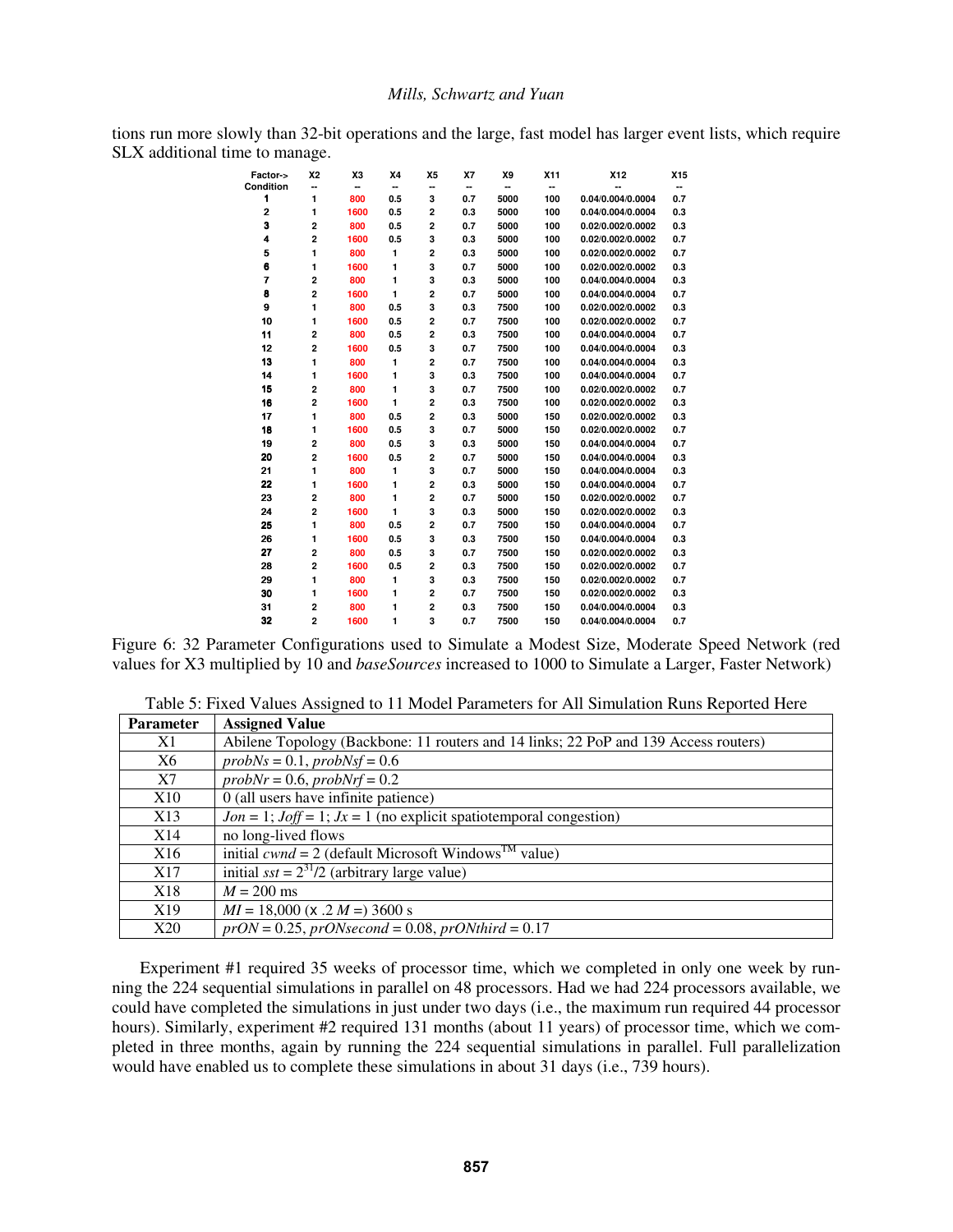|                       | <b>Experiment #1 - Slow, Small Network</b> |                 | <b>Experiment #2 – Large, Fast Network</b> |                     |  |
|-----------------------|--------------------------------------------|-----------------|--------------------------------------------|---------------------|--|
| <b>Statistic</b>      | <b>Data Packets</b><br><b>Flows</b>        |                 | <b>Flows</b>                               | <b>Data Packets</b> |  |
| Avg./Run              | 11.466.429                                 | 3.414.017.482   | 116.317.093                                | 33.351.040.358      |  |
| Min./Run              | 7.258.056                                  | 2,138,998,764   | 72.944.797                                 | 21,069,357,409      |  |
| Max./Run              | 17.390.781                                 | 5,048,119,166   | 175,947,632                                | 50,932,067,100      |  |
| <b>Total All Runs</b> | 2,568,480,122                              | 764,739,915,978 | 26,055,028,851                             | 7,470,633,040,199   |  |

Table 6: Flows Completed and Data Packets Sent in Simulation Runs Reported Here

|  | Table 7: Resource Requirements for Simulation Runs Reported Here |  |  |
|--|------------------------------------------------------------------|--|--|
|  |                                                                  |  |  |

|                            | <b>Experiment #1</b> | <b>Experiment #2</b> |
|----------------------------|----------------------|----------------------|
| CPU hours (224 runs)       | 5,857.18             | 94, 355. 28          |
| Avg. CPU hours/Run         | 26.15                | 421.23               |
| Min. CPU hours/Run         | 12.58                | 203.04               |
| Max. CPU hours/Run         | 43.97                | 739.04               |
| Avg. Memory Usage (Mbytes) | 196.56               | 2,392.41             |

To compute the event rate at which SLX processes the simulations, we need to estimate the number of events per packet. First, since every data packet receives an acknowledgment, the number of packets must be doubled. Average source-to-receiver path length is 9.43 hops for the Abilene topology. Using these figures, we estimate the number of events processed in all simulation runs for experiment #1 as 1.5E+13, which divided by the number of CPU seconds used becomes about 725,359 events/second. Taking a similar approach for experiment #2 yields an estimate of 439,864 events/second, where the cost of 64-bit processing and larger event lists causes MesoNet to run about 40% slower. These event rates can be compared with those reported (Yaun et al. 2003) for RossNet, a parallel simulator for large networks. Simulating synthetic topologies of 4 to 32 nodes on one, two or four instruction streams, RossNet averaged 256,244 events/second. Simulating a larger network, based on an AT&T topology, RossNet averaged 150,720 events/second. From this, we surmise that MesoNet, when implemented as a sequential SLX simulation and used to run parameter configurations in parallel, can provide event rates competitive with (perhaps superior to) approaches that execute individual network simulations using parallel processing. For example, given 48 processors, a sequential simulator can execute 48 configurations in parallel, while a parallel simulator using 4 processors per simulation could run only 12 configurations in parallel. This implies that the parallel simulator would need a speedup of 4 to obtain the same throughput as the sequential simulator. The RossNet results report average speedup just under 1.7 (maximum 3.2) for synthetic topologies when using 4 instruction streams. For the larger topology, RossNet achieved a speedup just under 1.3. On the other hand, if a sequential simulator has sufficient processors to simulate all configurations in parallel, the run requiring maximum processing time will determine the simulation latency. Under similar assumptions, the speedup achieved by a 4-processor parallel simulator would reduce the simulation latency, but at the cost of requiring four times more processors than sequential simulations.

### **6 RELATED WORK**

Providing feasible simulation of large, fast communication networks remains an active area of research. Several researchers (e.g., Riley et al. 2004, Yaun et al. 2003, Zeng et al. 1998) investigate the use of parallel processing to simulate TCP/IP networks. For example, RossNet (Yaun et al. 2003) can simulate large, fast networks with hundreds of thousands of simultaneous flows. Unfortunately, parallel simulation alone does not reduce the parameter space required to explore a wide range of conditions. We demonstrate an approach to reduce the parameter search space. In addition, as discussed above, the sequential nature of data communication inhibits the ability of parallel simulators to achieve speedup matching the number of processors employed. We describe an alternate approach using sequential simulations to explore multiple parameter configurations in parallel, where careful scheduling of runs achieves efficient speedup. Even so, parallel simulators deserve continued research because multi-core, multichip technolo-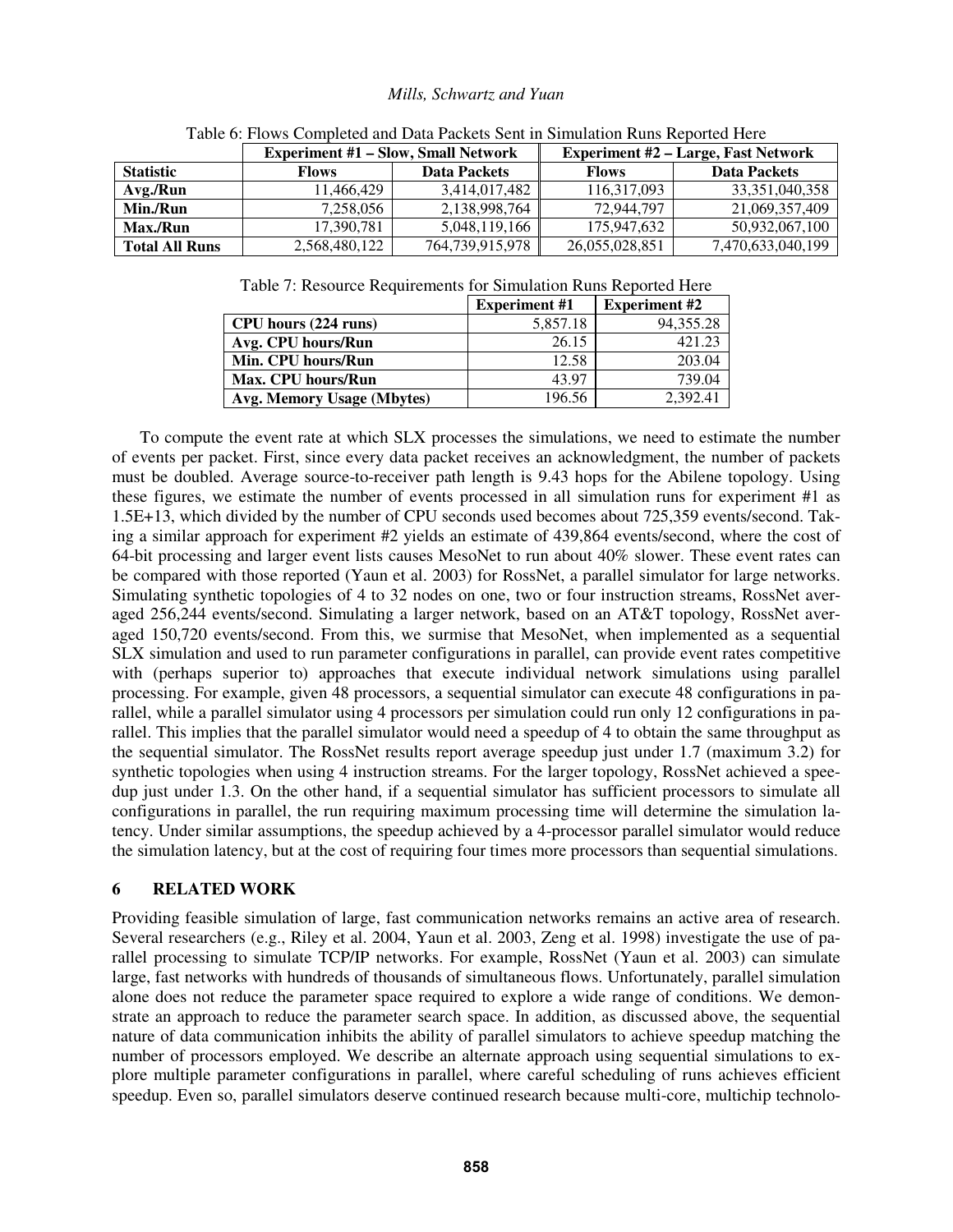gy promises substantial increase in the availability of cost-effective processors, which could significantly reduce simulation latencies.

As an alternative to parallel simulators, several researchers (e.g., Towsley, Misra and Gong 2000, Yi and Shakkottai 2007) propose to model communication networks as topologies where router behavior is described approximately as fluid-flows, using differential equations. Such models may be solved efficiently using numerical methods. While promising, fluid approximation currently exhibits two main shortcomings: (1) inaccuracy (Geurts, Khayat and Leduc 2006) arising from an inability to satisfactorily describe packet loss processes (Genin and Marbukh 2009) and (2) limited dynamics, capturing only steady-state behaviors averaged over long time intervals (Lee et al. 2007). Genin and Marbukh (2009) suggest one means to address these limitations. As another alternative to parallel simulators, Lee and colleagues (2007) propose a hybrid modeling framework that continuously approximates discrete variables by averaging over short intervals of time. Constraining the averaging interval allows generation of significant events, such as packet drops and related adjustments in congestion windows. The approach yields accurate results that can be produced with only about 20 % of the processing resources required by sequential discrete-event simulators. Further work remains to extend Lee's hybrid model to have all the features necessary to conduct experiments such as those we describe in Sec. 4. Regardless of the underlying modeling approach adopted, the parameter and experiment reduction techniques we describe in this paper should enable researchers to produce models that are easier to understand, parameterize and investigate.

## **7 CONCLUSIONS**

We defined a concise TCP/IP network model that can be configured using only 20 parameters. Further, we showed how the model can be combined with two-level orthogonal fractional factorial techniques to design efficient experiments to investigate behavior under a wide range of conditions. Using SLX, we implemented the model as a sequential process capable of simulating large (hundreds of thousands of simultaneously active flows), fast (hundreds of Gigabits/second) networks under a variety of congestion control algorithms. We described how to carefully explore a parameter space using parallel instances of a sequential simulator. We discussed resource requirements for the model and related performance properties of SLX. We found our approach competitive in throughput with a parallel simulator, but showed that parallel simulators should achieve superior simulation latency at the cost of extra processors.

# **REFERENCES**

- Appenzeller G., I. Keslassy and N. McKeown. 2004. Sizing Router Buffers. In *Proceedings of ACM SIGCOMM*, 34:4, 281-292.
- Box, G., Hunter, J. and Hunter, W. 2005. *Statistics for Experimenters*. 2<sup>nd</sup> ed. Hoboken, New Jersey: Wiley.
- Bush R. and D. Meyer. 2003. Some Internet Architectural Guidelines and Philosophy. *RFC 3439*.
- Crovella M., M. Taqqu and A Bestavros. 1998. Heavy-tailed probability distributions in the World Wide Web. Chapter 1 in *A Practical Guide to Heavy Tails*, Chapman & Hall, 3-26.
- Fall, K. and K. Varadhan, eds. 2009. The *ns* Manual. Available via <http://www.isi.edu/nsnam/ns/doc/ ns\_doc.pdf> [accessed December 2, 2009].
- Henriksen, J.O. 2000. SLX: the X is for extensibility. In *Proceedings of the 32<sup>nd</sup> Winter Simulation Conference*,183-190.
- Genin, D. and V. Marbukh. 2009. Bursty fluid approximation of TCP for modeling Internet congestion at the flow level. In *Proceedings of the 47th Annual Allerton Conference on Communication, Control and Computing*, Paper ThD4.3.
- Geurts, P., I. El Khayat and G. Leduc. 2006 On the accuracy of analytical models of TCP throughput. volume 3976 Springer.
- Lee, J., S. Bohacek, J. Hespanha and K. Obraczka. 2007. Modeling Communication Networks with Hybrid Systems. In *IEEE/ACM Transactions on Networking*, 15:3, 630-643.